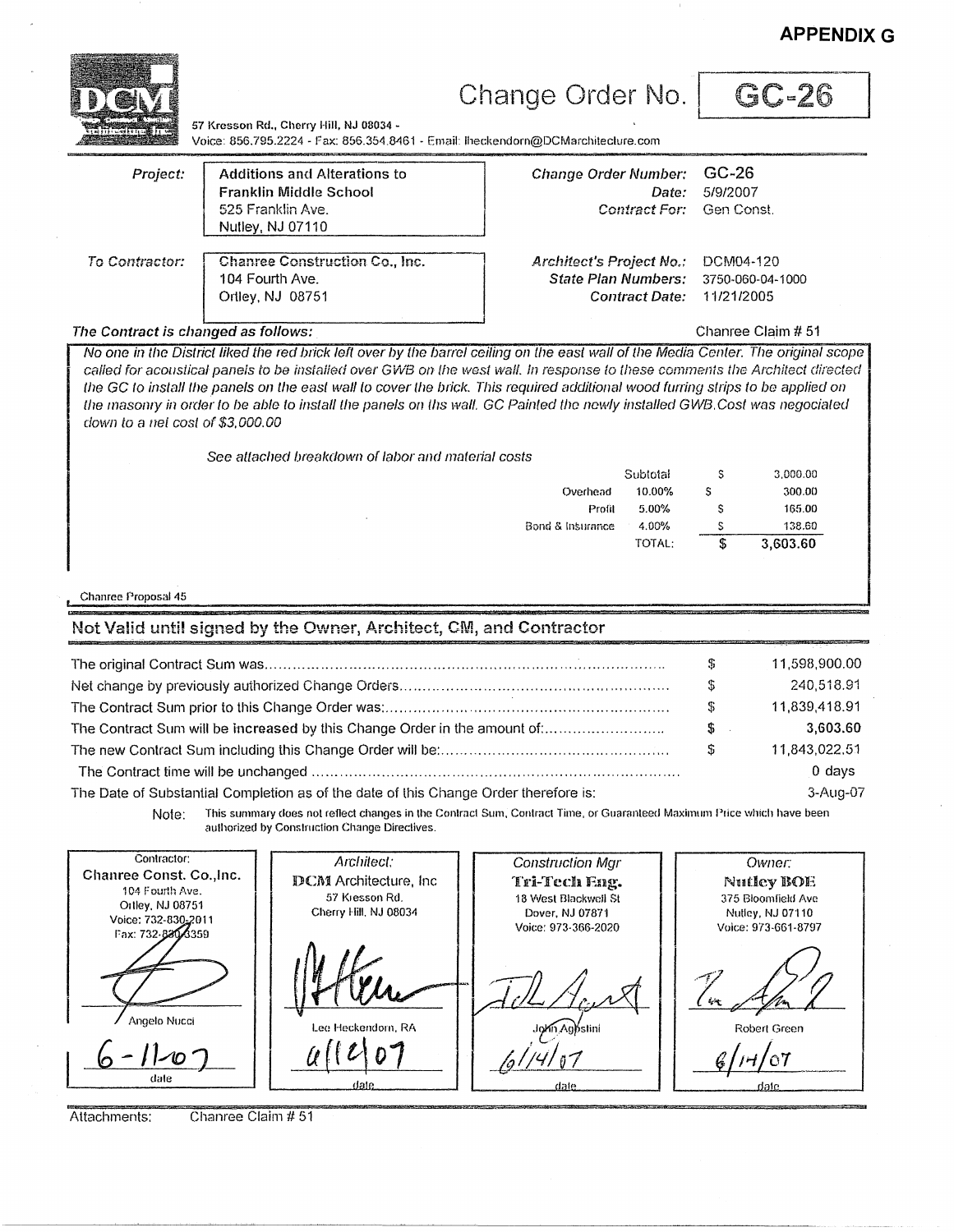

### Change Order No.

GC-27

57 Kresson Rd., Cherry Hill, NJ 08034 -Voice: 856.795.2224 - Fax: 856.354.8461 - Email: Iheckendorn@DCMarchitecture.com

| Project:              | <b>Additions and Alterations to</b><br>Franklin Middle School<br>525 Franklin Ave.<br>Nutley, NJ 07110 |
|-----------------------|--------------------------------------------------------------------------------------------------------|
| <b>To Contractor:</b> | <b>Chanree Construction Co., Inc.</b><br>104 Fourth Ave.<br>Ortley, NJ 08751                           |

| Change Order Number: GC-27 |                |
|----------------------------|----------------|
|                            | Date: 5/9/2007 |
| Contract For: Gen Const.   |                |

**Architect's Project No.: State Plan Numbers: Contract Date:** 

DCM04-120 3750-060-04-1000 11/21/2005

Chanree Claim # 29

#### The Contract is changed as follows:

|                 | Lump sum from subcontractor  |                    |        | S  | 5,498,00  |
|-----------------|------------------------------|--------------------|--------|----|-----------|
| <b>GC Labor</b> |                              |                    |        |    |           |
|                 | (1) Laborer 12 hours         | 12.00 \$           | 68.00  | S  | 816.00    |
|                 | (2) Superintendents @ 12 hrs | $24.00 \text{ } $$ | 100.00 | S  | 2,400.00  |
|                 |                              |                    |        | \$ | 8.714.00  |
|                 | Overhead:                    | $10.00\%$ \$       | 871.40 | S  | 9.585.40  |
|                 | Profit                       | $5.00\%$ \$        | 479.27 | S  | 10.064.67 |
|                 | Bond and Insurance           | $4.00\%$ \$        | 402.59 | S  | 10.467.26 |
|                 |                              |                    | TOTAL: | \$ | 10,467.26 |

### Not Valid until signed by the Owner, Architect, CM, and Contractor

| advision in the control of the company and the control of the company of the company of the company of the company of the company of the company of the company of the company of the company of the company of the company of |           |               |
|--------------------------------------------------------------------------------------------------------------------------------------------------------------------------------------------------------------------------------|-----------|---------------|
|                                                                                                                                                                                                                                | -S        | 11.598.900.00 |
|                                                                                                                                                                                                                                |           | 244.122.51    |
|                                                                                                                                                                                                                                | S         | 11.843.022.51 |
| The Contract Sum will be increased by this Change Order in the amount of:                                                                                                                                                      |           | 7,500.00      |
|                                                                                                                                                                                                                                | S.        | 11.850.522.51 |
|                                                                                                                                                                                                                                |           | $0$ days      |
| The Date of Substantial Completion as of the date of this Change Order therefore is:                                                                                                                                           | August 20 | 3-Aug-07      |

This summary does not reflect changes in the Contract Sum, Contract Time, or Guaranteed Maximum Price which have been Note: authorized by Construction Change Directives.

Contractor: Architect: **Construction Mgr** Owner: Chanree Const. Co., Inc. **DCM** Architecture, Inc. Tri-Tech Eng. Nutley BOE 104 Fourth Ave. 57 Kresson Rd. 18 West Blackwell St 375 Bloomfield Ave Ortley, NJ 08751 Cherry Hill, NJ 08034 Dover, NJ 07871 Nutley, NJ 07110 Voice: 732-830-2011 Voice: 973-366-2020 Voice: 973-661-8797 Fax: 732-820-3359 Angelo Nucci **John Agostini** feckendorn, RA Robert Green  $1 - 27$ date

Attachments: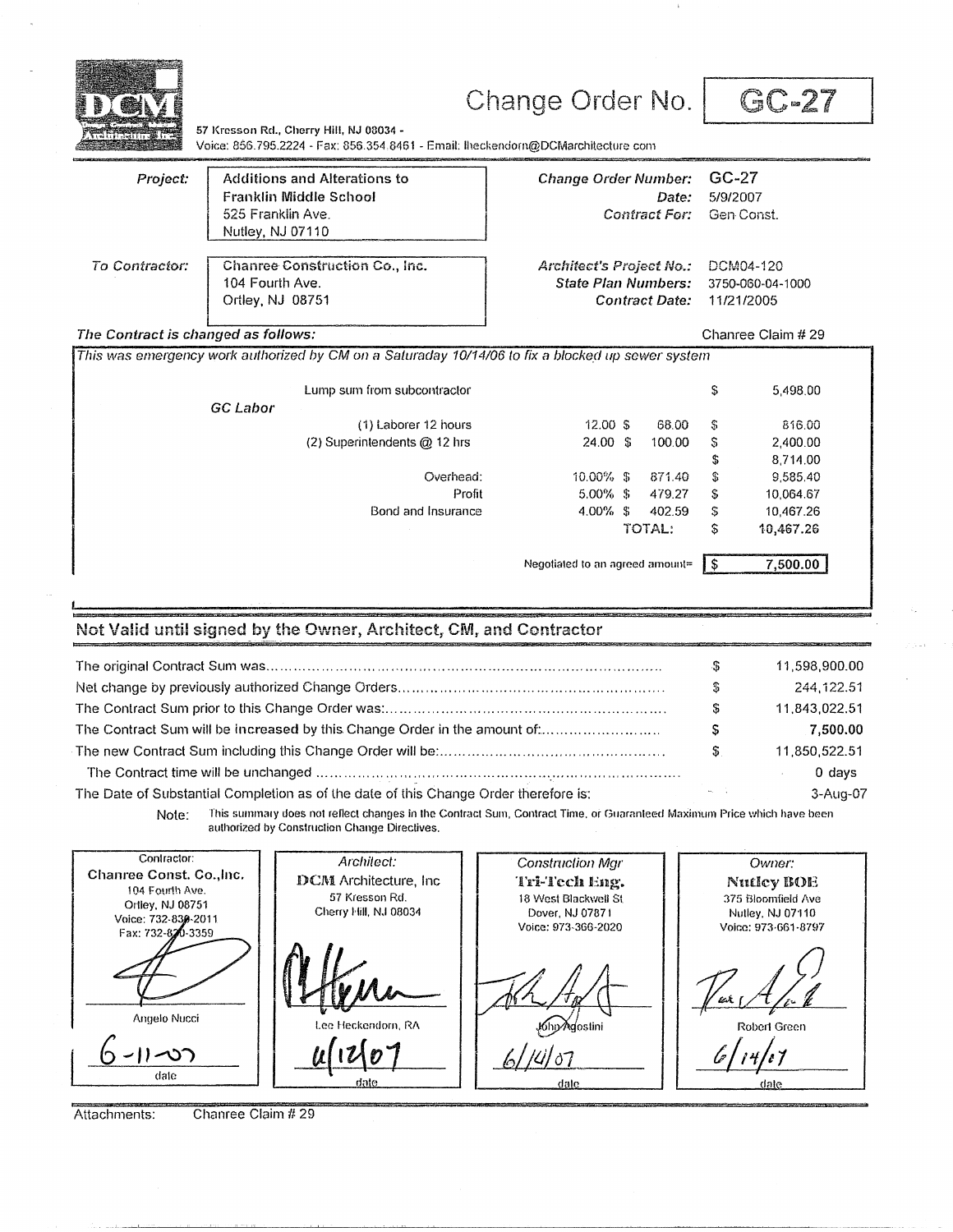| 1117777111777                       | 57 Kresson Rd., Cherry Hill, NJ 08034 -<br>Voice: 856 795.2224 - Fax: 856.354.8461 - Email: Iheckendorn@DCMarchilecture.com                                                                                                          | Change Order No.                                                                                                               | GC-28                                                                                               |  |
|-------------------------------------|--------------------------------------------------------------------------------------------------------------------------------------------------------------------------------------------------------------------------------------|--------------------------------------------------------------------------------------------------------------------------------|-----------------------------------------------------------------------------------------------------|--|
| Project:                            | <b>Additions and Alterations to</b><br>Franklin Middle School<br>525 Franklin Ave.<br>Nutley, NJ 07110                                                                                                                               | Change Order Number:<br>Date:<br>Contract For:                                                                                 | $GC-28$<br>5/9/2007<br>Gen Const.                                                                   |  |
| To Contractor:                      | Chanree Construction Co., Inc.<br>104 Fourth Ave.<br>Ortley, NJ 08751                                                                                                                                                                | Architect's Project No.:<br>DCM04-120<br><b>State Plan Numbers:</b><br>3750-060-04-1000<br>11/21/2005<br><b>Contract Date:</b> |                                                                                                     |  |
| The Contract is changed as follows: |                                                                                                                                                                                                                                      |                                                                                                                                | Chanree Claim # 33                                                                                  |  |
|                                     | This work was necessary in order to complete roofing substrate at junction between new and existing buildings. The gap<br>Removal of norway maple in parking lot (this was an omission)<br>Materials (wolmanized lumber)<br>GC Labor |                                                                                                                                | S,<br>500.00                                                                                        |  |
|                                     | (2) Carpenters (3) days<br>Overhead:<br>Profit<br>Bond and Insurance                                                                                                                                                                 | 48.00 S<br>86.00<br>462.80<br>$10.00\%$ S<br>$5.00\%$ S<br>254.54<br>4.00%<br>S<br>213.81<br>TOTAL:                            | \$<br>4,128.00<br>4,628.00<br>S<br>5,090.80<br>S.<br>5,345.34<br>\$<br>5,559.15<br>S.<br>\$5,559.15 |  |
|                                     |                                                                                                                                                                                                                                      |                                                                                                                                |                                                                                                     |  |

#### Not Valid until signed by the Owner, Architect, CM, and Contractor

|                                                                                      |    | \$11,598,900.00 |
|--------------------------------------------------------------------------------------|----|-----------------|
|                                                                                      | S. | 251,622.51      |
|                                                                                      |    | \$11,850,522.51 |
| The Contract Sum will be increased by this Change Order in the amount of:            | S. | 5,559.15        |
|                                                                                      |    | \$11,856,081,66 |
|                                                                                      |    | 0 days          |
| The Date of Substantial Completion as of the date of this Change Order therefore is: |    | 3-Aug-07        |
|                                                                                      |    |                 |

This summary does not reflect changes in the Contract Sum, Contract Time, or Guaranteed Maximum Price which have Note: been authorized by Construction Change Directives.

Contractor: Architect: **Construction Mgr** Owner: Chanree Const. Co., Inc. **DCM** Architecture, Inc. Tri-Tech Eng. Nutley BOI! 104 Fourth Ave. 57 Kresson Rd. 18 West Blackwell St 375 Bloomfield Ave Ortley, NJ 08751 Cherry Hill, NJ 08034 Dover, NJ 07871 Nutley, NJ 07110 Voice: 732-830-2011 Voice: 973-366-2020 Voice: 973-661-8797 -830-3359 Fax Angelo Nucci Lee Heckendorn, RA Robert Green John Agostini 6  $7 - 07$ date <u>dale</u> date

Attachments:

Chanree Claim # 33s)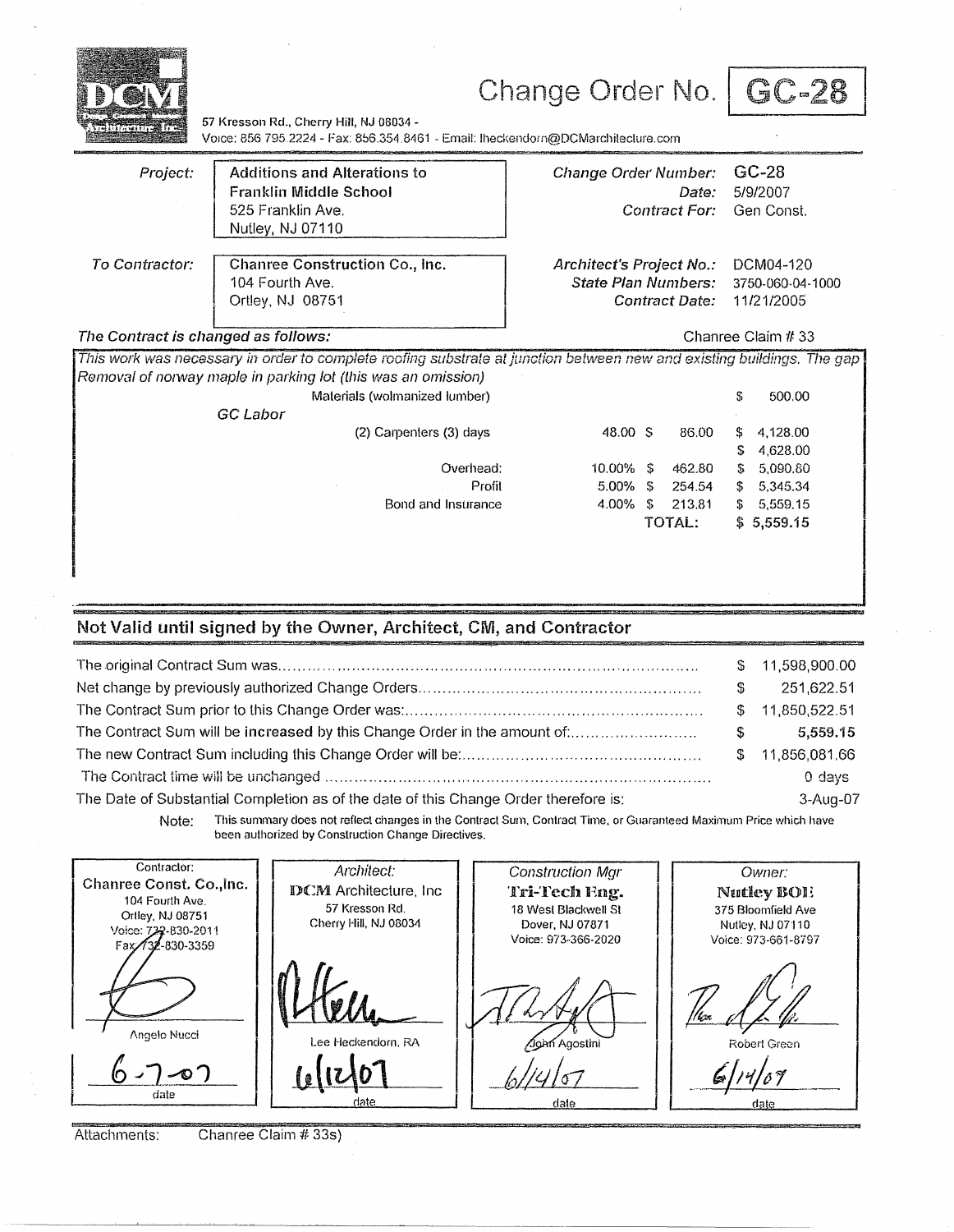

# Change Order No. | GC-29

57 Kresson Rd., Cherry Hill, NJ 08034 -Voice: 856.795 2224 · Fax: 856.354 8461 - Email: lheckendom@DCMarchitecture.com

| Project:                                                                                                                                           | <b>Additions and Alterations to</b><br><b>Franklin Middle School</b><br>525 Franklin Ave.<br>Nutley, NJ 07110                                                          | <b>Change Order Number:</b><br>Date:<br><b>Contract For:</b>                                                                         | $GC-29$<br>5/9/2007<br>Gen Const. |                                                                                                                |
|----------------------------------------------------------------------------------------------------------------------------------------------------|------------------------------------------------------------------------------------------------------------------------------------------------------------------------|--------------------------------------------------------------------------------------------------------------------------------------|-----------------------------------|----------------------------------------------------------------------------------------------------------------|
| To Contractor:                                                                                                                                     | <b>Chanree Construction Co., Inc.</b><br>104 Fourth Ave.<br>Ortley, NJ 08751                                                                                           | Architect's Project No.:<br><b>State Plan Numbers:</b><br><b>Contract Date:</b>                                                      |                                   | DCM04-120<br>3750-060-04-1000<br>11/21/2005                                                                    |
| The Contract is changed as follows:                                                                                                                |                                                                                                                                                                        |                                                                                                                                      |                                   | Chanree Claim # 38 revised                                                                                     |
| negociated with Tri-Tech CM                                                                                                                        | See attached correspondence - This was work as a result of changes to site drawings by Pennoni Engineers and                                                           |                                                                                                                                      |                                   |                                                                                                                |
|                                                                                                                                                    | Not Valid until signed by the Owner, Architect, CM, and Contractor                                                                                                     | Credit to Owner=                                                                                                                     |                                   | \$(4,972.50)                                                                                                   |
|                                                                                                                                                    |                                                                                                                                                                        |                                                                                                                                      |                                   | 11,598,900.00<br>\$                                                                                            |
|                                                                                                                                                    |                                                                                                                                                                        |                                                                                                                                      |                                   | 257,181.66<br>\$                                                                                               |
|                                                                                                                                                    |                                                                                                                                                                        |                                                                                                                                      |                                   | \$<br>11,856,081.66                                                                                            |
|                                                                                                                                                    | The Contract Sum will be decreased by this Change Order in the amount of:                                                                                              |                                                                                                                                      |                                   | \$<br>(4,972.50)                                                                                               |
|                                                                                                                                                    |                                                                                                                                                                        |                                                                                                                                      |                                   | S<br>11,851,109.16                                                                                             |
|                                                                                                                                                    |                                                                                                                                                                        |                                                                                                                                      |                                   | $0$ days                                                                                                       |
|                                                                                                                                                    | The Date of Substantial Completion as of the date of this Change Order therefore is:                                                                                   |                                                                                                                                      |                                   | 3-Aug-07                                                                                                       |
| Note:                                                                                                                                              | This summary does not reflect changes in the Contract Sum, Contract Time, or Guaranteed Maximum Price which have<br>been authorized by Construction Change Directives. |                                                                                                                                      |                                   |                                                                                                                |
| Contractor:<br>Chanree Const. Co., Inc.<br>104 Fourth Ave.<br>Ortley, NJ 08751<br>Voice: 732-337-2011<br>Fax: 732-830-3359<br>Angelo Nucci<br>date | Architect:<br><b>DCM</b> Architecture, Inc.<br>57 Kresson Rd.<br>Cherry Hill, NJ 08034<br>Lee Heckendorn, RA<br>$-17 - 07$<br>dale                                     | <b>Construction Mgr</b><br>Tri-Tech ling.<br>18 West Blackwell St<br>Dover, NJ 07871<br>Voice: 973-366-2020<br>John Mgostini<br>date |                                   | Owner:<br>Nutley BOI!<br>375 Bloomfield Ave<br>Nutley, NJ 07110<br>Voice: 973-661-8797<br>Robert Green<br>date |

Attachments: Chanree Claim # 38 revised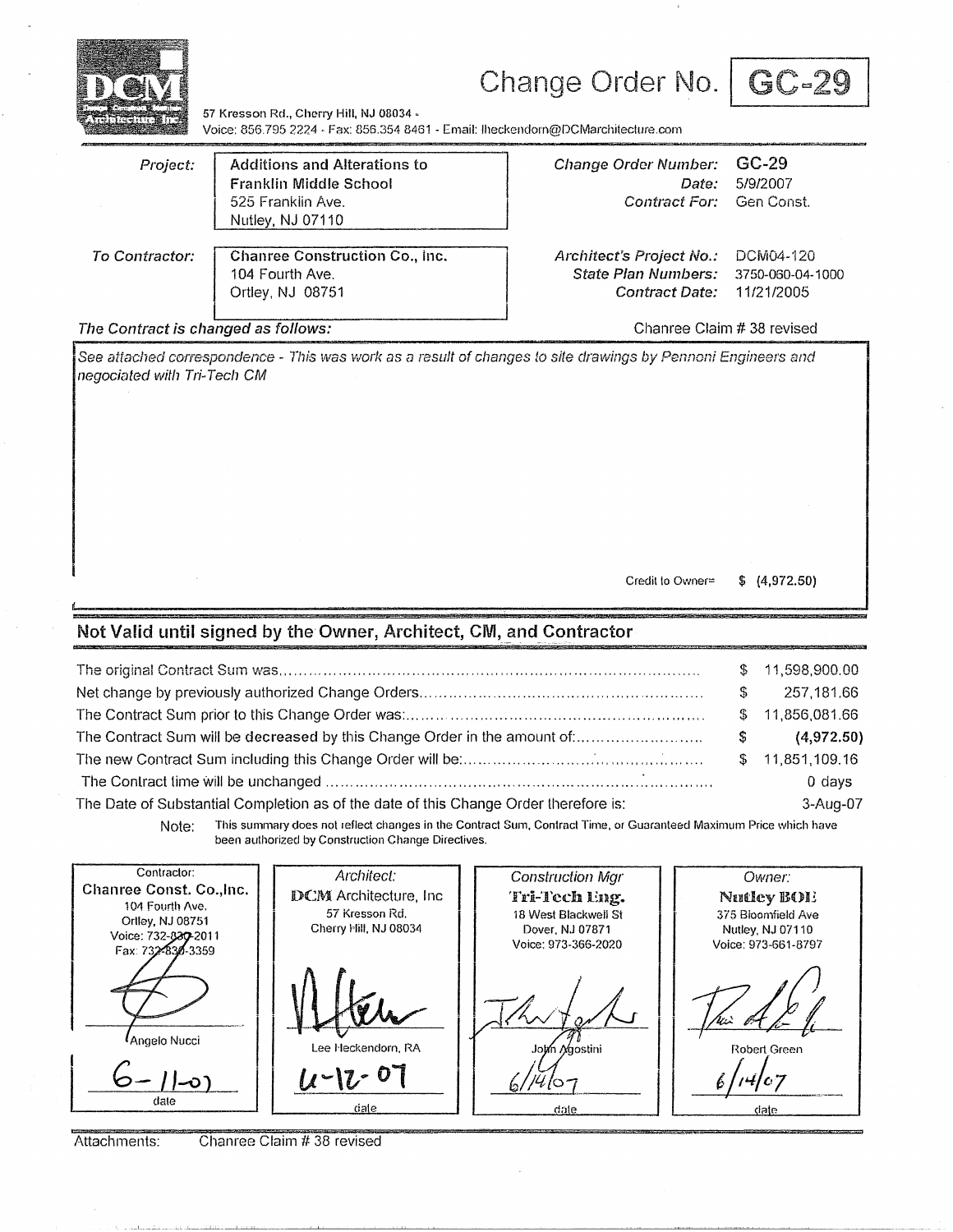

## Change Order No. | GC-30



57 Kresson Rd., Cherry Hill, NJ 08034 -Voice: 856.795 2224 · Fax: 856.354.8461 - Email: Iheckendorn@DCMarchitecture com

| Project:       | Additions and Alterations to<br>Franklin Middle School<br>525 Franklin Ave.<br>Nutley, NJ 07110 | <b>Change Order Number:</b><br>Date:<br>Contract For: Gen Const. | GC-30<br>6/26/2006 |
|----------------|-------------------------------------------------------------------------------------------------|------------------------------------------------------------------|--------------------|
| To Contractor: | <b>Chanree Construction Co., Inc.</b>                                                           | Architect's Project No.:                                         | DCM04-120          |
|                | 104 Fourth Ave.                                                                                 | State Plan Numbers:                                              | 3750-060-04-1000   |
|                | Ortley, NJ 08751                                                                                | Contract Date:                                                   | 11/21/2005         |

The Contract is changed as follows: Changed as follows: Changed as follows:

TOILET PARTITION CHANGES: Additional material nedded to replace units which did not fit due to field changes to walls due to enbedded steel beams which the plumber could not penetrate . This caused wall dimension to change causing partition panels to be moclified. Field conditions

|                |             | \$5,800.00 |                              |    |          |
|----------------|-------------|------------|------------------------------|----|----------|
|                | GC Mark-up: | Overhead:  | 10.00%                       | S  | 580.00   |
|                |             |            | Subtotal:                    | s  | 6,380.00 |
|                |             | Profit:    | 5.00%                        | S  | 319.00   |
|                |             |            | Subtolal:                    | s  | 6,699.00 |
|                |             | Bond:      | 4.00%                        | s  | 267.96   |
|                |             |            | Subtotal:                    | s  | 6,966.96 |
|                |             |            | Negociated away GC mark ups= | S. | 5,800.00 |
| Ď<br>$\bullet$ |             |            |                              |    |          |

### **Not Valid until signed by the Owner, Architect, CM, and Contractor**

|                                                                           |    | \$11,598,900.00 |
|---------------------------------------------------------------------------|----|-----------------|
|                                                                           |    | 252,209.16      |
|                                                                           |    | \$11,851,109.16 |
| The Contract Sum will be increased by this Change Order in the amount of: | S. | 5,800,00        |
|                                                                           |    | \$11,856,909.16 |
|                                                                           |    | 0 days          |
|                                                                           |    | 3-Aug-07        |

Note: This summary does not reflect changes in the Contract Sum. Contract Time, or Guaranteed Maximum Price which have been authorized by Construction Change Directives.

Contractor: Architect: **Construction Mgr** Owner: Chanree **Const.** Co.,lnc. DCM Architecture, Inc Tri-Tech Eng. **NntleyBOE**  104 Fourth Ave. 57 Kresson Rd. 18 West Blackwell St 375 Bloomfield Ave Ortley, NJ 08751 Cherry Hill, NJ 08034 Dover, N.l 07871 Nutley, NJ07110 Voice: 732-830-2011 Voice: 973-366-2020 Voice: 973-661-8797 Fax: 732-820-3359  $\mu$ Angelo Nucci Lee Heckendorn. RA Robert Green *~!tt/21* . , .G-n~J date

Attachments: Chanree Claim # 47 revised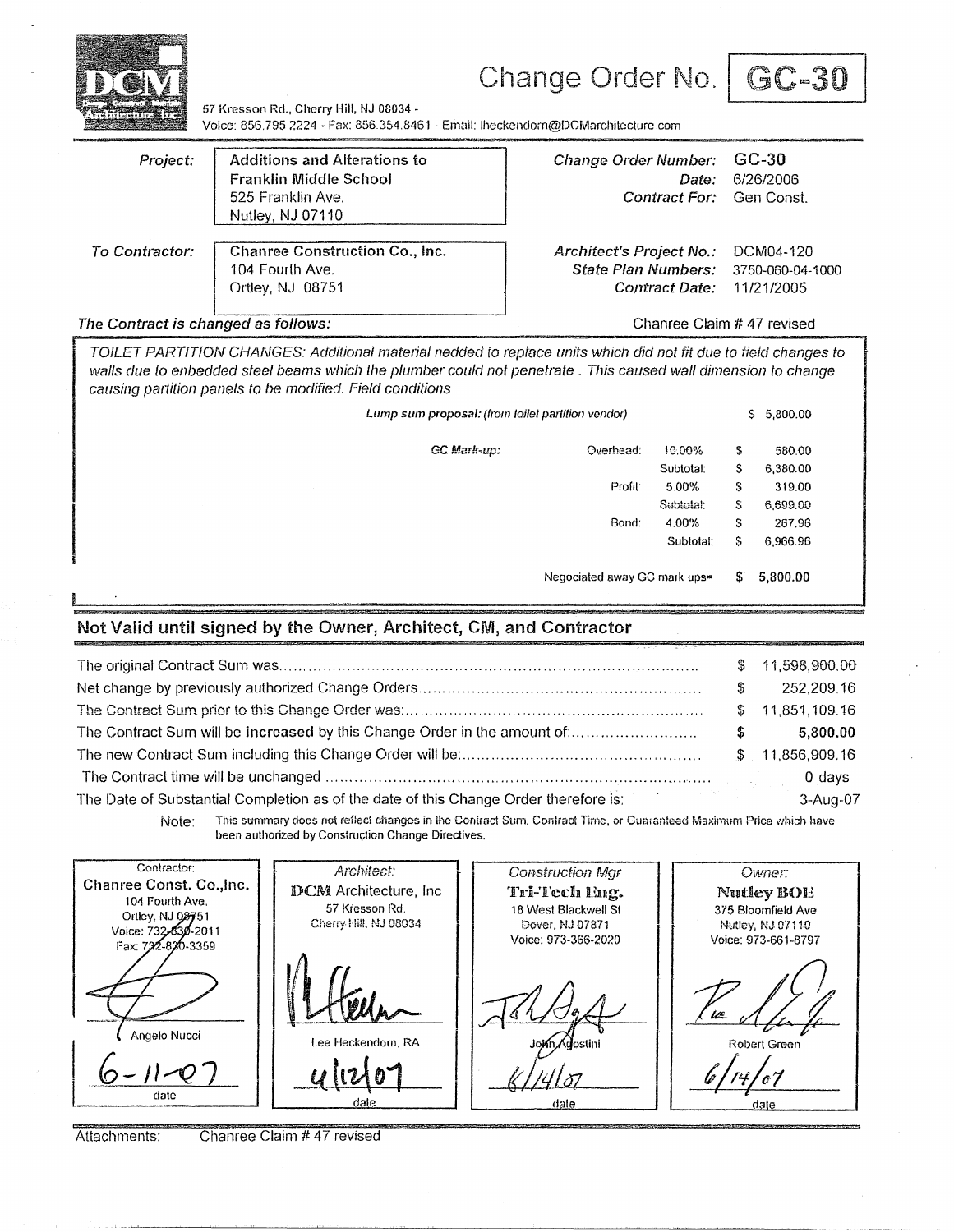|                                                                                                      |                                                                       |    |                                          |        | Change Order No.                                                                                                      |                       |                     | GC-31                                       |
|------------------------------------------------------------------------------------------------------|-----------------------------------------------------------------------|----|------------------------------------------|--------|-----------------------------------------------------------------------------------------------------------------------|-----------------------|---------------------|---------------------------------------------|
| 11.11                                                                                                | 57 Kresson Rd., Cherry Hill, NJ 08034 -                               |    |                                          |        | Voice: 856.795.2224 - Fax: 856.354.8461 - Email: Iheckendorn@DCMarchitecture.com                                      |                       |                     |                                             |
| Project:                                                                                             | Additions and Alterations to<br>Franklin Middle School                |    |                                          |        | <b>Change Order Number:</b>                                                                                           | Date:                 | $GC-31$<br>5/9/2007 |                                             |
|                                                                                                      | 525 Franklin Ave.<br>Nutley, NJ 07110                                 |    |                                          |        |                                                                                                                       | <b>Contract For:</b>  |                     | Gen Const.                                  |
| To Contractor:                                                                                       | Chanree Construction Co., Inc.<br>104 Fourth Ave.<br>Ortley, NJ 08751 |    |                                          |        | Architect's Project No.:<br><b>State Plan Numbers:</b>                                                                | <b>Contract Date:</b> |                     | DCM04-120<br>3750-060-04-1000<br>11/21/2005 |
| The Contract is changed as follows:                                                                  |                                                                       |    |                                          |        |                                                                                                                       |                       |                     | Chanree Claim # 53                          |
|                                                                                                      |                                                                       |    |                                          |        | This was caused by a typographic mistake on the door schedule which no one picked up. The typo was 30" instead of 36" |                       |                     |                                             |
| which was what the door size needed to be due to its location as an egress door. This was a mistake. |                                                                       |    |                                          |        |                                                                                                                       |                       |                     |                                             |
| Demo                                                                                                 | Remove door frame and wall section                                    |    | $(2)$ laborers $$$                       |        | rates<br>68.00                                                                                                        | units<br>18.00        | S                   | 1,224.00                                    |
|                                                                                                      |                                                                       |    | Clean up (dumpster \$                    |        | 200.00                                                                                                                | 1.00                  | \$                  | 200.00                                      |
| Preparation:                                                                                         | Saw cut CMU for new frame                                             |    | Mason                                    | S      | 85.00                                                                                                                 | 16.00                 | S                   | 1,360.00                                    |
| <b>Install Door</b>                                                                                  | Set and fit door into place                                           |    | Mason                                    | S      | 85.00                                                                                                                 | 16.00                 | \$                  | 1,360.00                                    |
|                                                                                                      |                                                                       |    | Laborer                                  | -S     | 68.00                                                                                                                 | 16.00                 | \$                  | 1,088.00                                    |
| <b>Materials</b>                                                                                     |                                                                       |    |                                          | Door S | 900.00                                                                                                                | 1.00                  | s                   | 900.00                                      |
|                                                                                                      |                                                                       |    | Painting                                 | -S     | 900.00                                                                                                                | 1.00                  | \$                  | 900.00                                      |
| Misc labor                                                                                           |                                                                       |    | Carpenter to remove and install hardware | - S    | 85.00                                                                                                                 | 4.00                  | \$                  | 340.00                                      |
|                                                                                                      |                                                                       |    |                                          |        |                                                                                                                       | Subtotal              | S                   | 7,372.00                                    |
|                                                                                                      |                                                                       |    |                                          |        | Overhead                                                                                                              | 10.00%                | S                   | 737.20                                      |
|                                                                                                      |                                                                       |    |                                          |        | Profit                                                                                                                | 5.00%                 | S                   | 405.46                                      |
|                                                                                                      |                                                                       |    |                                          |        | Bond & Insurance                                                                                                      | 4.00%                 | S                   | 340.59                                      |
|                                                                                                      |                                                                       |    |                                          |        |                                                                                                                       | TOTAL:                | S                   | 8,855.25                                    |
| Not Valid-until signed by the Owner, Architect, CM, and Contractor                                   |                                                                       |    |                                          |        |                                                                                                                       |                       |                     |                                             |
|                                                                                                      |                                                                       |    |                                          |        |                                                                                                                       |                       | S                   | 11,598,900.00                               |
|                                                                                                      |                                                                       |    |                                          |        |                                                                                                                       |                       | S                   | 258,009.16                                  |
|                                                                                                      |                                                                       |    |                                          |        |                                                                                                                       |                       | S                   | 11,856,909.16                               |
| The Contract Sum will be increased by this Change Order in the amount of:                            |                                                                       |    |                                          |        |                                                                                                                       |                       | \$                  | 8,855.25                                    |
|                                                                                                      |                                                                       |    |                                          |        |                                                                                                                       |                       | S                   | 11,865,764.41                               |
|                                                                                                      |                                                                       |    |                                          |        |                                                                                                                       |                       |                     | 0 days                                      |
| The Date of Substantial Completion as of the date of this Change Order therefore is:                 |                                                                       |    |                                          |        |                                                                                                                       |                       |                     | 3-Aug-07                                    |
| Note:                                                                                                | authorized by Construction Change Directives.                         |    |                                          |        | This summary does not reflect changes in the Contract Sum, Contract Time, or Guaranteed Maximum Price which have been |                       |                     |                                             |
| Contractor:                                                                                          |                                                                       |    | Architect:                               |        | Construction Mgr                                                                                                      |                       |                     | Owner:                                      |
| Chanree Const. Co., Inc.                                                                             |                                                                       |    | <b>DCM</b> Architecture, Inc.            |        | Tri-Tech Eng.                                                                                                         |                       |                     | <b>Nutley BOE</b>                           |
| 104 Fourth Ave.<br>Ortley AJ 03751                                                                   |                                                                       |    | 57 Kresson Rd.                           |        | 18 West Blackwell St                                                                                                  |                       |                     | 375 Bloomfield Ave                          |
| Voice: 732-810-2011                                                                                  |                                                                       |    | Cherry Hill, NJ 08034                    |        | Dover, NJ 07871                                                                                                       |                       |                     | Nulley, NJ 07110                            |
| FAx: 732-880-3359                                                                                    |                                                                       |    |                                          |        | Voice: 973-366-2020                                                                                                   |                       |                     | Voice: 973-661-8797                         |
|                                                                                                      |                                                                       |    |                                          |        |                                                                                                                       |                       |                     |                                             |
| Angelo Nucci                                                                                         |                                                                       |    | Lee Heckendorn, RA                       |        | Kiha⁄Agostini                                                                                                         |                       |                     | Robert Green                                |
| dale                                                                                                 |                                                                       | Ce |                                          |        | dale                                                                                                                  |                       |                     | مثعك                                        |

 $\mathcal{A}$ 

Attachments:

Ĭ.

Chanree Claim # 53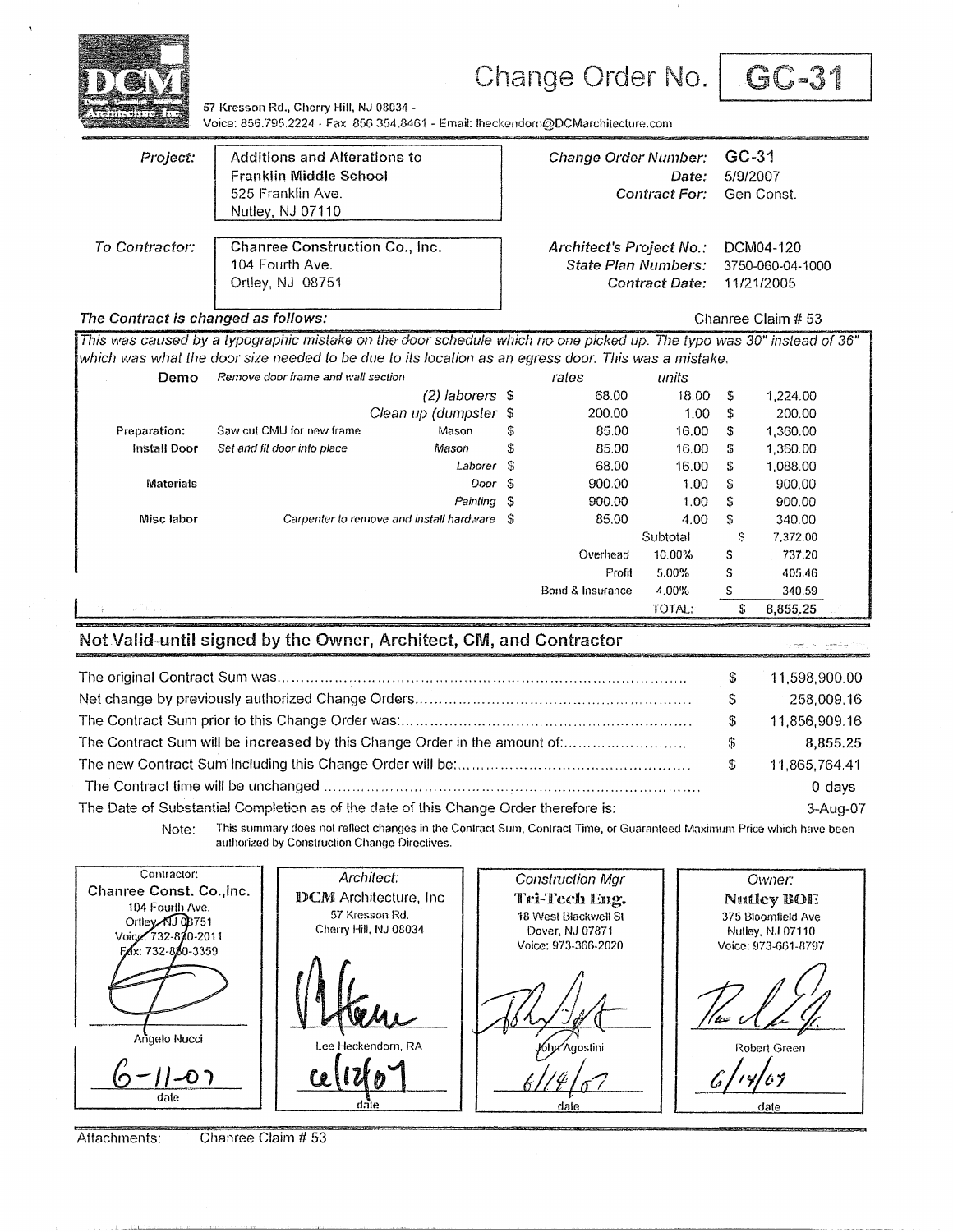

# Change Order No. | GC-32



57 Kresson Rd., Cherry Hill, NJ 08034 -Voice: 856.795.2224 - Fax: 856.354.8461 - Email: Iheckendorn@DCMarchitecture.com

| Project:       | <b>Additions and Alterations to</b><br><b>Franklin Middle School</b><br>525 Franklin Ave.<br>Nutley, NJ 07110 | <b>Change Order Number:</b><br>Date:<br>Contract For: Gen Const. | GC-32<br>5/9/2007 |
|----------------|---------------------------------------------------------------------------------------------------------------|------------------------------------------------------------------|-------------------|
| To Contractor: | Chanree Construction Co., Inc.                                                                                | Architect's Project No.:                                         | DCM04-120         |
|                | 104 Fourth Ave.                                                                                               | State Plan Numbers:                                              | 3750-060-04-1000  |
|                | Ortley, NJ 08751                                                                                              | <b>Contract Date:</b>                                            | 11/21/2005        |

#### The Contract is changed as follows:

Regarding Change Order GC-18 reimbursed bonding fees which were returned after work completed to be reimbursed back to School District

\$ (1,500.00)

### **Not Valid until signed by the Owner, Architect, CM, and Contractor**

|                                                                                      |    | \$11,598,900.00  |
|--------------------------------------------------------------------------------------|----|------------------|
|                                                                                      | S  | 266.864.41       |
|                                                                                      |    | \$11,865,764.41  |
| The Contract Sum will be decreased by this Change Order in the amount of:            | S. | (1,500.00)       |
|                                                                                      |    | \$ 11,864,264.41 |
|                                                                                      |    | $0$ days         |
| The Date of Substantial Completion as of the date of this Change Order therefore is: |    | 3-Aug-07         |

Note: This summary does not reflect changes in the Contract Sum, Contract Time, or Guaranteed Maximum Price which have been authorized by Construction Change Directives.

Contractor: Architect: Construction Mgr Owner: Chanree Const. Co.,lnc. DCM Architecture, Inc **Tri-Tech Eng. Nutley BOI!** 104 Fourth Ave.<br>Ortley, NJ 08751 57 Kresson Rd. 18 West Blackwell St 375 Bloomfield Ave Cherry Hill. NJ 08034 Dover. NJ 07871 Nutley, NJ 07110 Voice: 732-830/2011 Voice: 973-366-2020 Voice: 973-661-8797 Fax: 732-830-3359 -יש Angelo Nucci Hobert Green Lee Heckendorn, RA ∧∛aostini  $a(x|0)$  | \_ |<br>|s\*1  $11-07$ dale date dale

Attachments: